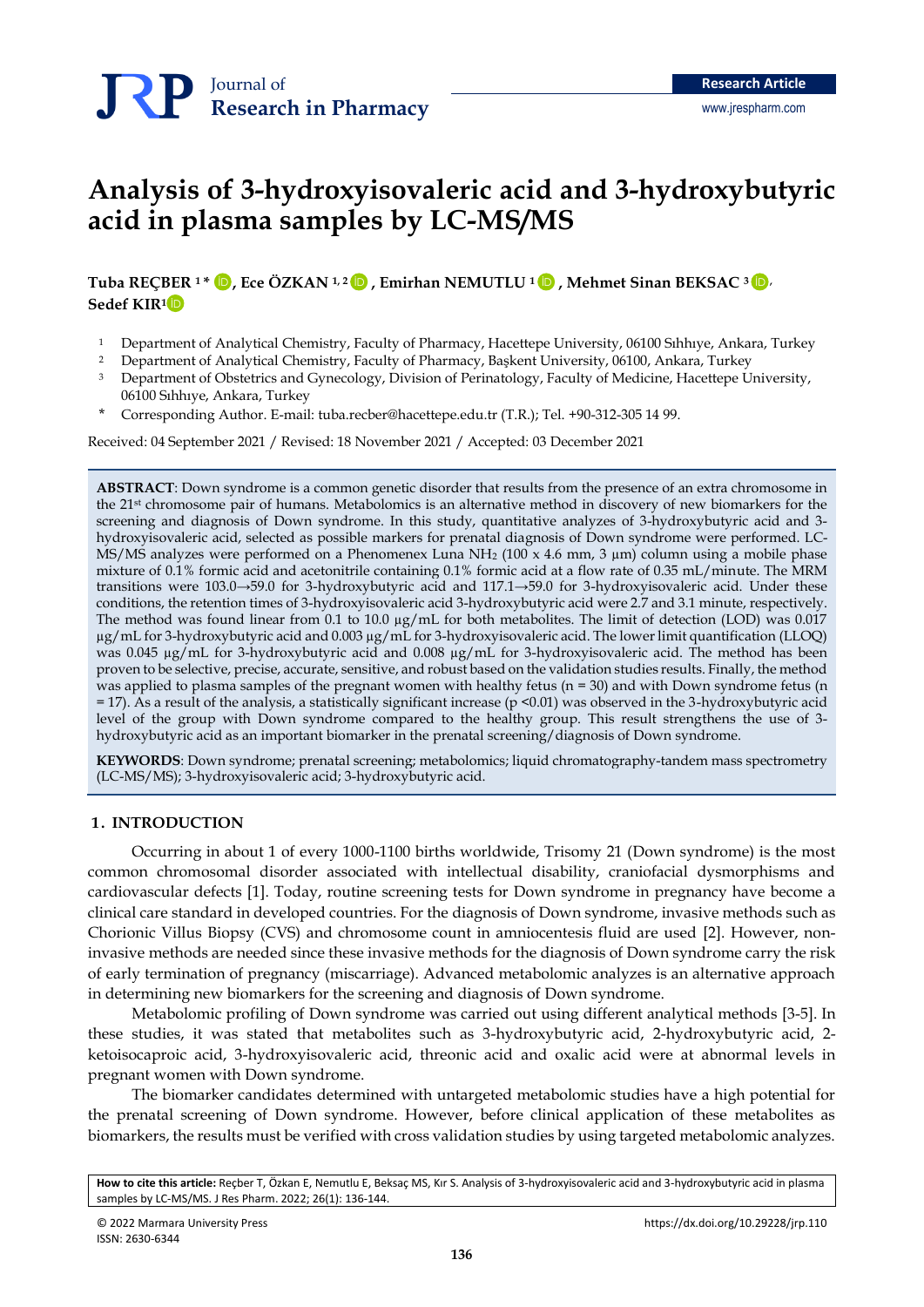In this study, a liquid chromatography-tandem mass spectrometry (LC-MS/MS) method for two biomarker candidates (3-hydroxybutyric acid and 3-hydroxyisovaleric acid) from the literature for the screening/diagnosis of Down syndrome was developed, validated and applied to plasma samples.

In the literature, there are analyzes of these metabolites with NMR, GC-MS and HPLC methods [6-11]. However, these methods have some disadvantages such as the need for complex, costly and time-consuming sample preparation procedures, low sensitivity and requiring column-switching system for some methods. These limitations can be minimized by using LC-MS/MS methods for quantification. Several LC–MS/MS methods have been reported for the single determination of 3-hydroxybutyric acid [12-14] and 3 hydroxyisovaleric acid [15, 16] in biological samples. A study on the simultaneous analysis of 3 hydroxybutyric acid and 3-hydroxyisovaleric acid with the GC-MS method has been reported [11]. In this GC-MS method, a time-consuming derivatization process and a relatively long analysis time are required for the analysis of metabolites. However, there is no a validated LC-MS/MS method for the simultaneous quantitative analysis of 3-hydroxybutyric acid and 3-hydroxyisovaleric acid from plasma samples in the literature. It has been observed that the proposed LC-MS/MS method has advantages such as ease of sample preparation, analysis time and sensitivity compared to the other methods.

#### **2. RESULTS AND DISCUSSION**

#### **2.1. Mass spectrometry**

The chromatographic conditions and the mass spectrometric parameters were adjusted for optimum detection of 3-hydroxybutyric acid and 3-hydroxyisovaleric acid. Firstly, optimization of MRM parameters was performed by injecting 3-hydroxybutyric acid (1 µg/mL) and 3-hydroxyisovaleric acid solutions (1  $\mu$ g/mL) directly into the MS system. The precursor ions were selected for each substance (103.0 for 3hydroxybutyric acid and 117.1 for 3-hydroxyisovaleric acid). After collision-induced dissociation, the most abundant product ions were at m/z 103.0 for 3-hydroxybutyric acid and at m/z 117.1 for 3-hydroxyisovaleric acid using 11 mV collision energy (Figure 1). For the quantitative analysis, the MRM transitions were selected 113.0→59.0 for 3-hydroxybutyric acid and 117.1→59.0 for 3-hydroxyisovaleric acid.



**Figure 1.** MS/MS fragmentation pattern; a) 3-hydroxybutyric acid and b) 3-hydroxyisovaleric acid.

To achieve the optimum chromatographic conditions, various columns (C18, HILIC, and NH2), organic solvents (acetonitrile and methano)l and different solutions (1 mM ammonium format, 1 mM ammonium acetate, and 0.1% formic acid) were tested. First, the C18 column was tested for separation and it was observed that the metabolites were not retained on the column and eluted at dead volume. Then the column was switched with a HILIC column and analysis were performed. This time metabolites were retained, but the peak symmetries of the metabolites were not acceptable for system suitability limits. Then another polar column an NH<sub>2</sub> column (100 x 4.6 mm, 3  $\mu$ m) was tested and chosen as stationary phase due to symmetric peaks for 3-hydroxybutyric acid and 3-hydroxyisovaleric acid and short analysis time.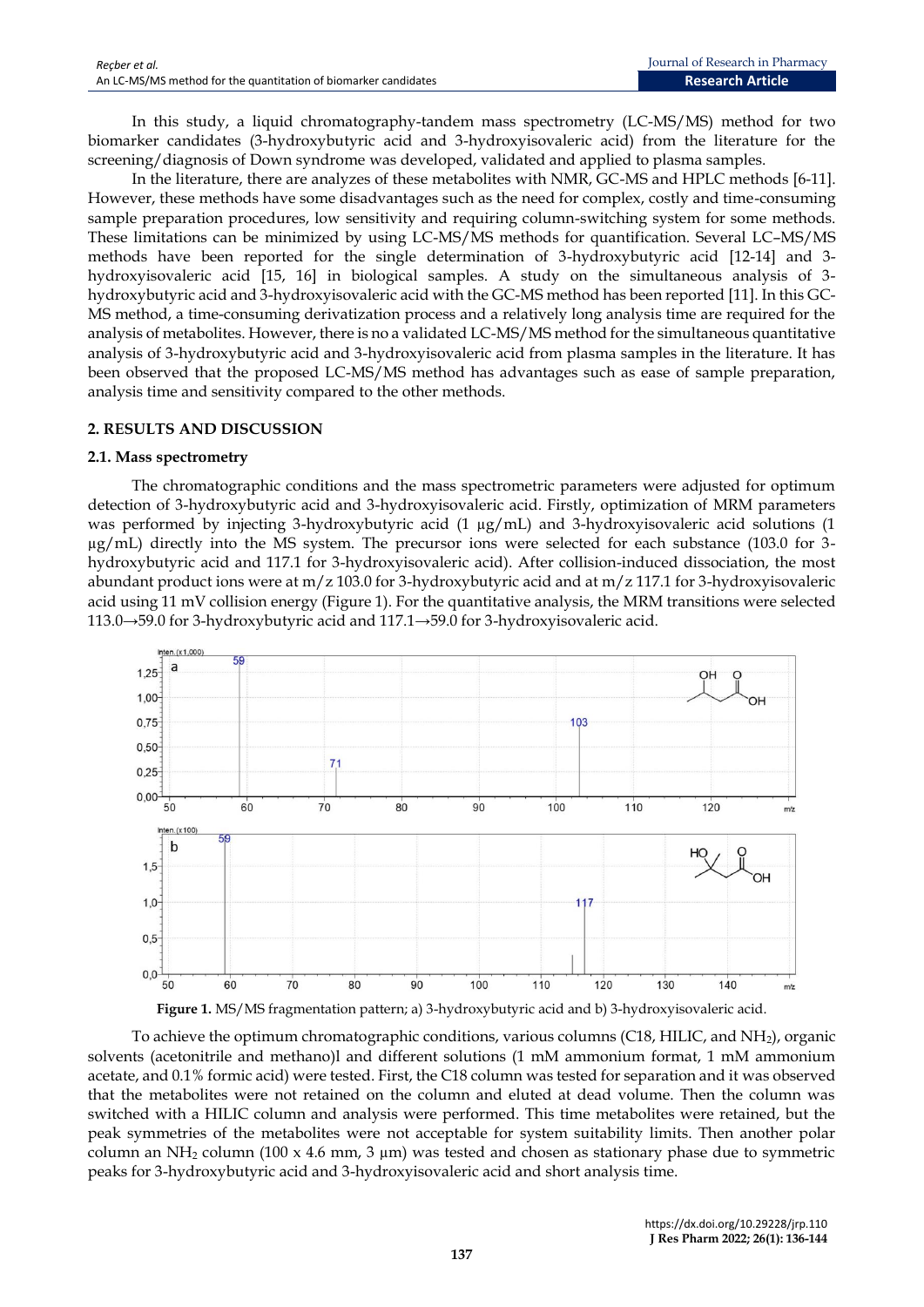Various combinations of the buffers and the organic solvents were investigated and compared for both metabolites in terms of sensitivity, efficiency and peak shape. 0.1% formic acid and acetonitrile containing 0.1% formic acid was selected as optimal mobile phase. For elution of metabolites, a gradient elution with water containing 0.1% formic acid as solvent A and acetonitrile containing 0.1% formic as solvent B was applied. The total run time was 10 min and the retention time of 3-hydroxyisovaleric acid and 3 hydroxybutyric acid were 2.7 min and 3.1 min, respectively (Figure 2).



**Figure 2.** Representative chromatograms; a) 3-hydroxybutyric acid (1.0 µg/mL) and b) 3-hydroxyisovaleric acid  $(1.0 \,\mu$ g/mL) at optimum chromatographic conditions.

# **2.2. System suitability**

The system suitability of the developed method under optimum analysis conditions was determined in terms of column efficiency (theoretical plate number, N), capacity factor (k′), tailing factor, resolution (Rs), and selectivity factor  $(a)$  parameters. The results of system suitability test are given in Table 1.

|                                         | 3-hydroxybutyric<br>acid | 3-hydroxyisovaleric<br>acid | Requirements<br>(17) |
|-----------------------------------------|--------------------------|-----------------------------|----------------------|
| Injection repeatability (RSD of $t_R$ ) | $0.09\%$                 | 0.12%                       | $<1\%$               |
| Theoretical plate number (N)            | 22775                    | 17963                       | >2000                |
| Capacity factor (k')                    | 2.80                     | 2.27                        | 1 < k' < 5           |
| Tailing factor                          | 1.324                    | 1.385                       | T < 2                |
| Resolution (Rs)                         |                          | 3.95                        | >1.5                 |
| Selectivity factor $(\alpha)$           |                          | 1.23                        | >1                   |

**Table 1.** System suitability parameters for 3-hydroxybutyric acid and 3-hydroxyisovaleric acid (n = 6).

# **2.3. Method validation**

The optimized method was validated in terms of linearity, sensitivity, matrix effect, carry over, precision, accuracy, selectivity, and ruggedness according to ICH validation guidelines for bioanalytical methods [17].

# *2.3.1. Linearity*

Calibration solutions at concentrations of 0.1, 0.3, 0.5, 0.8, 1, 2, 5, and 10  $\mu$ g/mL were prepared. The calibration curves were created by plotting the peak area of 3-hydroxybutyric acid and 3-hydroxyisovaleric acid versus their concentrations. The regression equations were determined from the calibration graphs. The method showed an acceptable linearity range from 0.1 to 10 μg/mL for 3-hydroxybutyric acid and 3 hydroxyisovaleric acid (Table 2).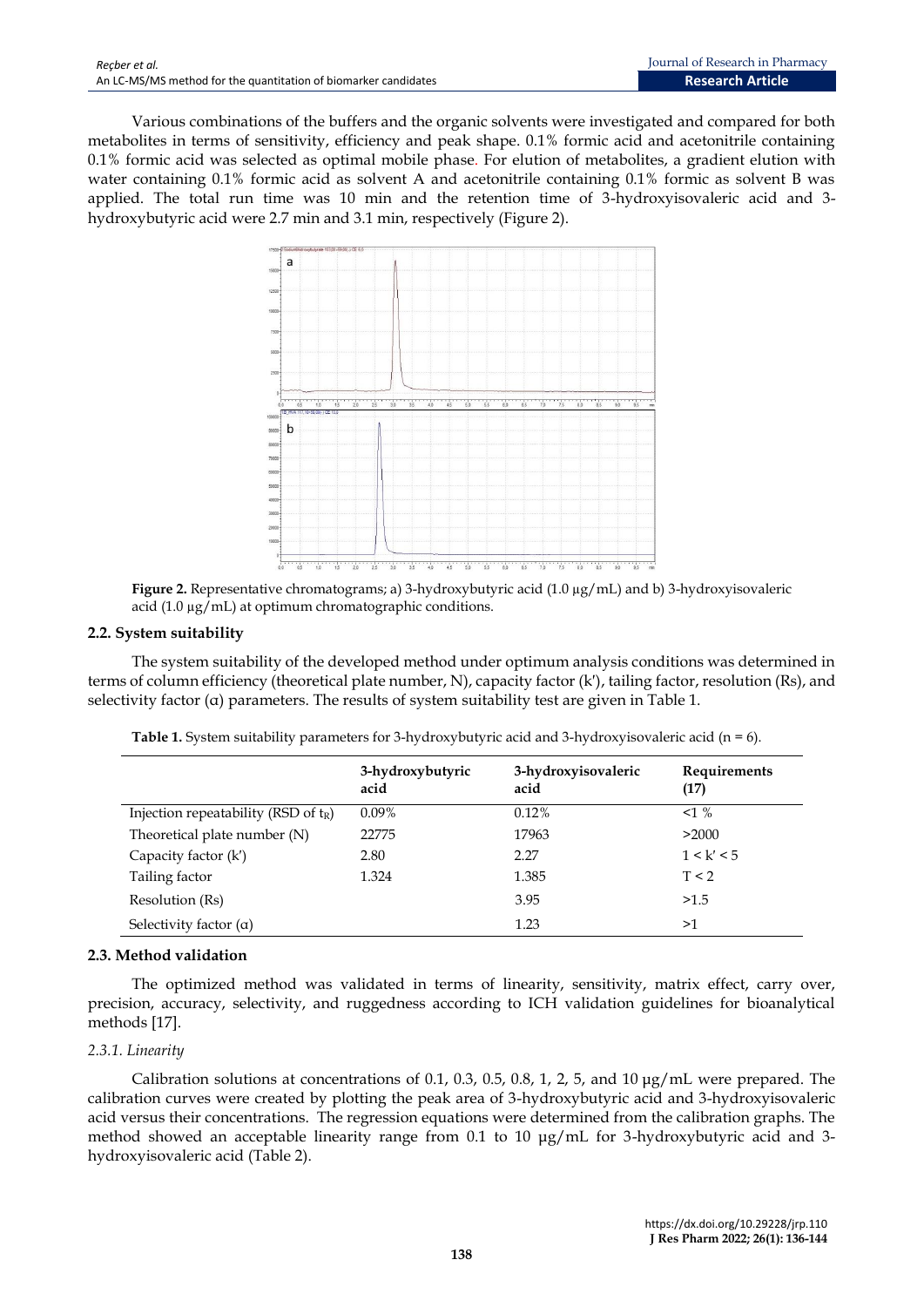|                                                   | 3-hydroxybutyric acid | 3-hydroxyisovaleric acid |
|---------------------------------------------------|-----------------------|--------------------------|
| Regression equation <sup>a</sup>                  | $v=36736x+4466.5$     | $v=176947x+47858$        |
| Determination coefficient (R <sup>2</sup> )       | 0.998                 | 0.998                    |
| Linearity range $(\mu g/ml)$                      | $0.1 - 10.00$         | $0.1 - 10.00$            |
| Limit of detection (LOD) $(\mu g/mL)$             | 0.017                 | 0.003                    |
| Lower limit of quantification (LLOQ) $(\mu g/mL)$ | 0.045                 | 0.008                    |

**Table 2.** Linearity and sensitivity of the method for 3-hydroxybutyric acid and 3-hydroxyisovaleric acid  $(n=7)$ .

#### *2.3.2. Sensitivity*

LOD and LLOQ of the developed method were determined as concentration values at which the signalto-noise ratio is 3:1 and 10:1, respectively. According to the results (Table 2) the method was sensitive for estimating 3-hydroxybutyric acid and 3-hydroxyisovaleric acid in human plasma.

#### *2.3.3. Matrix effect*

To examine the effect of the sample matrix on the ionization efficiency of 3-hydroxybutyric acid and 3 hydroxyisovaleric acid, standard solutions were added to both water and pooled plasma sample at two different concentrations. The peak areas of plasma and water spiked were compared and matrix effect was calculated as 100.53% (CV%: 4.74) for 3-hydroxybutyric acid and 90.69% (CV%: 0.63) for 3-hydroxyisovaleric acid. The results show that the sample matrix has no effect on the ionization and fragmentation of metabolites.

#### *2.3.4. Dilution integrity*

To test dilution integrity, the stock solutions of 3-hydroxybutyric acid and 3-hydroxyisovaleric acid were spiked into pooled plasma at a concentration equivalent to three times of the upper limit of quantification  $(30 \mu g/mL)$  and then diluted 1:5 and 1:10 with water. Each of the diluted samples (n: 6) was analyzed by the LC-MS/MS method and compared to the nominal concentrations. Dilution integrity was found with in accuracy and precision values of  $\leq 9.16$  % and  $\leq 10.82$  % for the 5-fold and 10-fold dilution, respectively.

# *2.3.5. Carry-over*

Carry-over effect was determined by injection of the mobile phase following by injections of the highest concentration solutions (10  $\mu$ g/mL) of both metabolites. The carryover of the developed method was lower than 20% of LLOQ values.

#### *2.3.6. Precision*

The precision of the developed method was evaluated by injection repeatability and intra- and interday precision studies.

For injection repeatability, 3-hydroxybutyric acid and 3-hydroxyisovaleric acid solutions prepared at a concentration of 1.00  $\mu$ g/mL were analyzed by six consecutive injections. The RSD of the metabolites peak areas were found 0.02% for 3-hydroxybutyric acid and 0.03% for 3-hydroxyisovaleric acid.

The intra-day and inter-day analyzes were evaluated by six replicate analyzes at four concentration levels (LLOQ, 0.5, 1.0, and 5.0 µg/mL) in the linearity range of 3-hydroxybutyric acid and 3-hydroxyisovaleric acid on the same day and on six different days, respectively (Table 3).

#### *2.3.7. Accuracy*

The intra-day and inter-day accuracy analyzes were evaluated by six replicate analyzes at four concentration levels (LLOQ, 0.5, 1.0, and 5.0 µg/mL) in the linearity range of 3-hydroxybutyric acid and 3 hydroxyisovaleric acid on the same day and on six different days, respectively (Table 3).

The accuracy of the developed method was also evaluated with recovery studies. Standard solutions of both metabolites were spiked into water and pooled plasma samples, the samples were analyzed under optimum experimental conditions. The calibration curves for water and plasma spiked were plotted and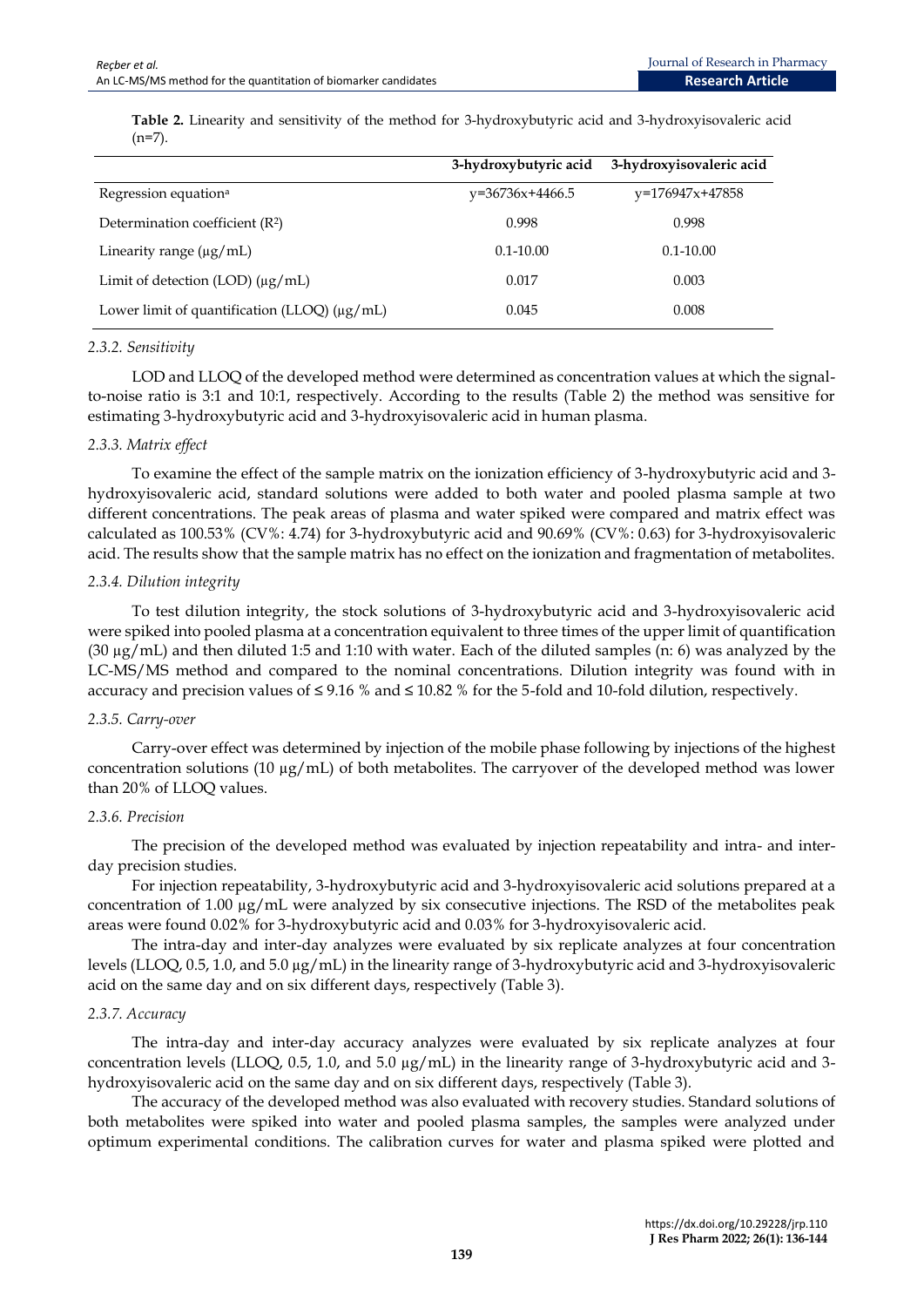regression equation were calculated. The recovery was determined as 93.22% for 3-hydroxybutyric acid and 95.26% for 3-hydroxyisovaleric acid by comparing the slopes of the calibration curves.

|                          | Added        | Founda           | Precision | Accuracy  |
|--------------------------|--------------|------------------|-----------|-----------|
|                          | $(\mu g/mL)$ | $(\mu g/mL)$     | $CV\%$    | Bias $\%$ |
| Intra-day $(n = 6)$      |              |                  |           |           |
| 3-hydroxybutyric acid    | 0.045        | $0.045 \pm 0.01$ | 2.23      | 1.11      |
|                          | 0.50         | $0.50 \pm 0.01$  | 1.43      | 0.53      |
|                          | 1.00         | $0.99 \pm 0.01$  | 2.11      | $-1.12$   |
|                          | 5.00         | $4.95 \pm 0.02$  | 1.03      | 1.04      |
| 3-hydroxyisovaleric acid | 0.008        | $0.007 \pm 0.01$ | 2.01      | $-2.13$   |
|                          | 0.50         | $0.47 \pm 0.01$  | 2.88      | $-5.75$   |
|                          | 1.00         | $1.01 \pm 0.02$  | 4.43      | 0.76      |
|                          | 5.00         | $4.84 \pm 0.02$  | 0.98      | $-3.17$   |
| Inter-day $(n = 6)$      |              |                  |           |           |
| 3-hydroxybutyric acid    | 0.045        | $0.046 \pm 0.03$ | 4.25      | 2.73      |
|                          | 0.50         | $0.49 \pm 0.01$  | 2.89      | $-2,17$   |
|                          | 1.00         | $0.99 \pm 0.01$  | 1.45      | $-1.01$   |
|                          | 5.00         | $4.96 \pm 0.06$  | 3.08      | $-0.84$   |
| 3-hydroxyisovaleric acid | 0.008        | $0.008 \pm 0.04$ | 3.11      | 2.05      |
|                          | 0.50         | $0.48 \pm 0.01$  | 3.67      | $-4.69$   |
|                          | 1.00         | $1.02 \pm 0.02$  | 4.66      | 1.96      |
|                          | 5.00         | $4.98 \pm 0.05$  | 2.23      | $-0.45$   |

|  |  |  |  | Table 3. Intra- and inter-day accuracy and precision of the developed method. |  |
|--|--|--|--|-------------------------------------------------------------------------------|--|
|  |  |  |  |                                                                               |  |

 $a$  Mean  $\pm$  standard error (n=6).

#### *2.3.8. Selectivity*

In the selectivity study, chromatograms of standard solutions and plasma solutions for both metabolites were examined. In optimum analysis conditions, it was determined that only one peak occurred in retention times of metabolite peaks, there was no change in retention times with increasing metabolite concentration, and metabolite peaks were observed only at specific m/z values. Moreover, the slope of the calibration curves of plasma and water spiked standard were similar to each other. Therefore, it can be said that the LC-MS/MS method is selective for 3-hydroxybutyric acid and 3-hydroxyisovaleric acid.

# *2.3.9. Ruggedness*

The ruggedness of the method was evaluated with two analysts at a concentration level  $(1.00 \mu g/mL)$ . The results of the analysts were compared and the mean of the results were not statistically different (Table 4).

|           | 3-hydroxybutyric acid      | 3-hydroxyisovaleric acid   |
|-----------|----------------------------|----------------------------|
|           | Concentration $(\mu g/mL)$ | Concentration $(\mu g/mL)$ |
| Analyst 1 | $0.96 \pm 0.01$            | $1.09 \pm 0.02$            |
| Analyst 2 | $0.99 \pm 0.03$            | $1.14 \pm 0.01$            |
| p values  | 0.13                       | 0.09                       |

**Table 4.** Ruggedness data of the developed method (n=6).

# *2.3.10. Stability*

The stability of 3-hydroxybutyric acid and 3-hydroxyisovaleric acid was investigated using plasma samples (spiked with 1.0 μg/mL standard solution) for different conditions such as short term (room temperature for 24 h), autosampler (room temperature for 8 h), long term (-20◦ C for 10 days) and freeze−thaw cycles (3 cycles). The results were compared with the analysis results of freshly prepared plasma solutions. Under these conditions, recovery values of 3-hydroxybutyric acid and 3-hydroxyisovaleric acid were found to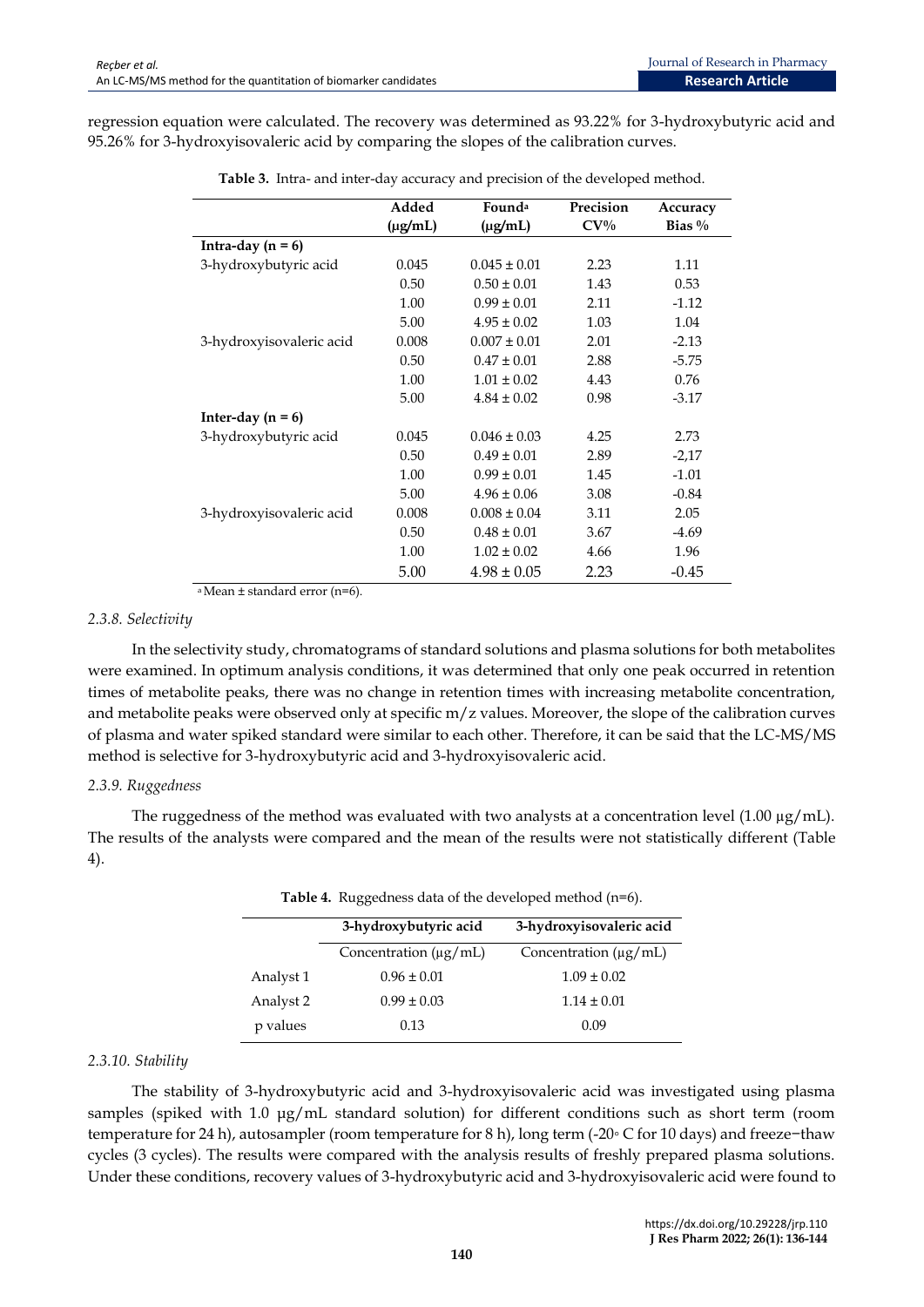98.1% and 97.4% for short term, 92.5% and 93.8% for autosampler, 99.2% and 98.1% for long term and 97.2% and 98.0% at third freeze−thaw cycles, respectively.

# **2.4. Assay application in quantification of clinical human serum samples**

The validated LC-MS/MS method was used for the quantitation of 3-hydroxybutyric acid and 3 hydroxyisovaleric acid in the plasma samples of 17 pregnant women with Down syndrome and 30 healthy pregnant women (Figure 3-4). The average amount of 3-hydroxybutyric acid and 3-hydroxyisovaleric acid for healthy and diagnosed with Down syndrome pregnant women were shown in Figure 5. Plasma levels of both metabolites increased in the group with Down syndrome compared to the healthy group, as in studies performed with different analysis methods in the literature [11, 18].



**Figure 3.** Representative chromatograms of plasma analysis of pregnant women with Down syndrome (a: 3-hydroxyisovaleric acid and b: 3-hydroxybutyric acid)



**Figure 4.** Representative chromatograms of plasma analysis of healthy pregnant women (a: 3 hydroxyisovaleric acid and b: 3-hydroxybutyric acid).



**Figure 5.** Metabolite levels in plasma samples of pregnant women with Down syndrome and healthy groups  $(* k p < 0.01).$ 

# **3. CONCLUSION**

In this study, an LC-MS/MS method was developed for the quantitation of the two metabolites proposed to be used in the screening/diagnosis of Down syndrome. The developed method was validated by examining the linearity, sensitivity, precision, accuracy, selectivity, and ruggedness parameters. The method was found linear, sensitive, precise, accurate, selective, and rugged according to ICH bioanalytical method guideline.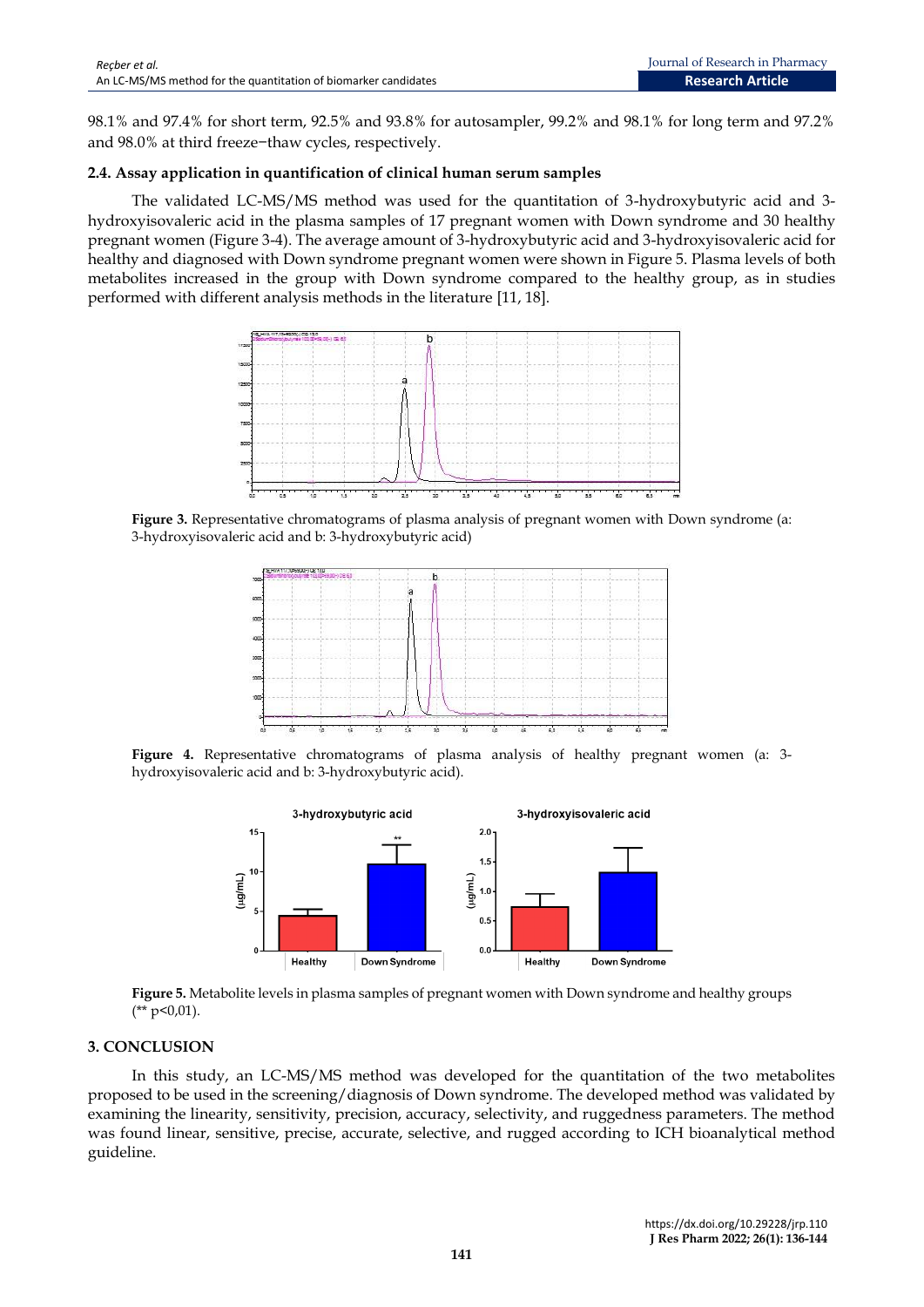The developed and validated method was successfully applied to a total of 47 plasma samples, including 30 healthy and 17 Down syndrome. For 3-hydroxybutyric acid, the difference between the Down syndrome group and the healthy group was statistically significant (p<0.01). This important difference suggests that 3-hydroxybutyric acid can be an important biomarker and can be used for diagnosis of Down syndrome.

# **4. MATERIALS AND METHODS**

#### **4.1. Chemicals and reagents**

3-hydroxybutyric acid and 3-hydroxyisovaleric acid were purchased from Sigma Aldrich (Saint Louis, MO, USA). Water and acetonitrile were purchased from Merck, while formic acid from Fluka (St. Gallen, Swiss). Solvents used for chromatography were of LC-MS grade.

#### **4.2. Standard solution preparation**

The standard stock solutions of 3-hydroxybutyric acid and 3-hydroxyisovaleric acid (1000 μg/mL) was prepared in water and methanol, respectively. All stock solutions were stored in the refrigerator. Standard solutions were daily prepared by dilution of the stock solution with mobile phase solution.

#### **4.3. Patients characteristics**

This study was consisted of 47 pregnancies who underwent invasive prenatal testing (amniocentesis or chorionic villous sampling) for the prenatal diagnosis of chromosomal abnormalities. Blood samples were obtained prior to invasive prenatal testing. As a result of genetic analysis (fetal karyotyping), 17 cases were found to be trisomy-21 (Down syndrome). The karyotyping results of the remaining 30 cases were normal.

#### **4.4. Ethics statement**

The study was conducted in accordance with the ethical rules of the Helsinki Declaration and Good Clinical Practice. This study was approved by the Ethics Committee of Non-Interventional Clinical Research at the Hacettepe University (GO 14/173). An informed consent form for research purposes was signed by all participants before their participation to the study.

# **4.5. Sample preparation**

The blood samples of pregnant women (30 healthy and 17 Down syndrome) were centrifugated at 3000 rpm for 10 min. Then the plasma samples were stored at -20 ºC until the analysis. A 100 µL of plasma samples were taken and diluted with 200  $\mu$ L of water then an 800  $\mu$ L of acetonitrile was added for protein precipitation. They were vortexed for 1 minute and centrifuged at 15000 rpm for 10 minutes. A 350 µL supernatant was taken and diluted with same amount of mobile phase mixture [0.1% formic acid and acetonitrile containing 0.1% formic acid  $(1: 1, v/v)$ ] and injected into the LC-MS/MS.

# **4.6. Instrumentation**

The LC-MS/MS system is consisted of a Shimadzu LC-20AXR system coupled to a Shimadzu 8030 MS/MS triple quadrupole tandem mass spectrometer. The mass spectrometric detection was operated in a negative electrospray ionization and multiple reaction monitoring (MRM) mode. Data acquisition and processing were carried out using the Lab Solution Software.

# **4.7. LC-MS/MS analysis conditions**

The experiments were performed using a Phenomenex Luna  $NH<sub>2</sub>$  column (100 x 4.6 mm, 3  $\mu$ m) at a flow rate of 0.35 mL min-1 and 40 °C. A gradient elution program with mobile phases A (0.1% formic acid) and B (acetonitrile containing 0.1% formic acid) was run. The gradient elution was applied to the mobile phase as follows: from 0 to 1 min the mobile phase contained 80% B; from 1 to 8 min the percentage of B decreased to 20%; from 8 to 12 min the B percentage increased to 80%.

The ESI-MS/MS conditions were as follows: negative ion mode; interface voltage, 4.5 kV; dwell time, 100 ms; Q1 pre-rod bias voltage were 13 V for 3-hydroxybutyric acid and 6 V for 3-hydroxyisovaleric acid; Q3 pre-rod bias voltage were 21 V for 3-hydroxybutyric acid and 23 V for 3-hydroxyisovaleric acid; collision energies were 11 eV for both metabolites. The transitions 103.0→59.0 m/z and 117.1→59.0 m/z were used to monitor 3-hydroxybutyric acid and 3-hydroxyisovaleric acid, respectively. Collision activated dissociation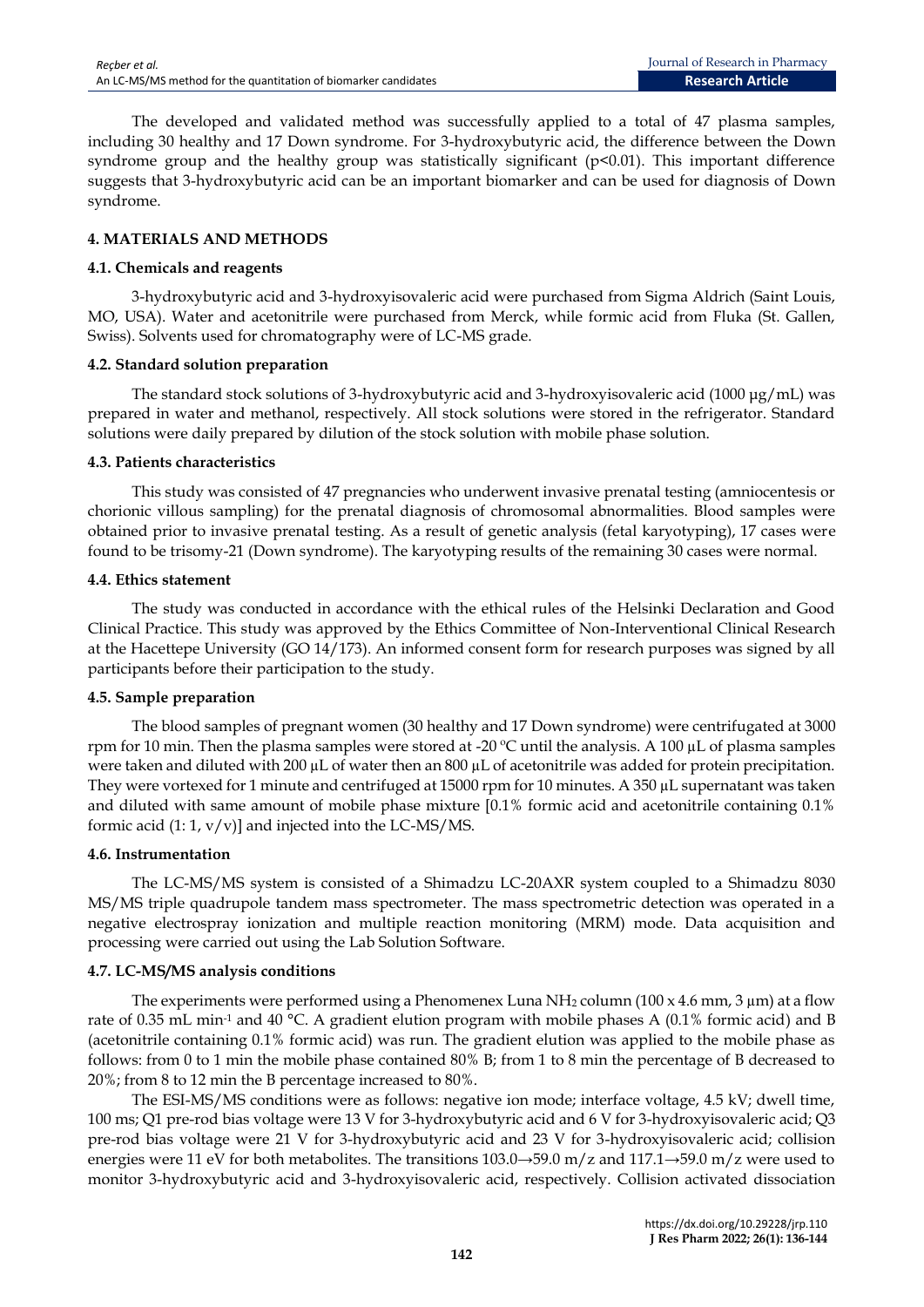(CAD) gas (argon) served as medium (arbitrary units) and nebulizer at a gas flow rate of 3 L/min, and a drying gas flow rate of 15 L/min, desolvation line temperature of 250 °C, and heat block temperature of 400 °C were set.

**Acknowledgements:** This research was supported by Hacettepe University Scientific Research Project Coordination Unit (Project no: 014 06 301 001-585).

**Author contributions:** Concept – T.R., E.N., M.S.B., S.K.; Design – T.R., E.N., S.K.; Supervision – T.R., E.N., S.K.; Resource – T.R., E.N., E.Ö., M.S.B., S.K.; Materials – E.N., M.S.B., S.K.; Data Collection &/or Processing - T.R.; Analysis &/or Interpretation - T.R.; Literature Search – T.R., E.N.; Writing – T.R., E.N., S.K.; Critical Reviews – T.R., E.Ö., E.N., M.S.B., S.K.

**Conflict of interest statement:** The authors declared no conflict of interest in the manuscript.

**Ethics committee approval:** This study was approved by the Ethics Committee of Non-Interventional Clinical Research at the Hacettepe University (GO 14/173).

# **REFERENCES**

- [1] Gardiner K, Herault Y, Lott IT, Antonarakis SE, Reeves RH, Dierssen M. Down syndrome: from understanding the neurobiology to therapy. J Neurosci. 2010; 30(45): 14943-14945. [\[CrossRef\]](https://doi.org/10.1523/JNEUROSCI.3728-10.2010)
- [2] Antonarakis SE, Skotko BG, Rafii MS, Strydom A, Pape SE, Bianchi DW, Sherman SL, Reeves RH. Down syndrome. Nat Rev Dis Primers. 2020; 6(1): 1-20. [\[CrossRef\]](https://doi.org/10.1038/s41572-019-0143-7)
- [3] Bahado-Singh RO, Akolekar R, Mandal R, Dong E, Xia J, Kruger M, Wishar DS, Nicolaides K. Metabolomic analysis for first-trimester Down syndrome prediction. Am J Obstet Gynecol. 2013; 208(5): 371-378. [\[CrossRef\]](https://doi.org/10.1016/j.ajog.2012.12.035)
- [4] Nemutlu E, Orgul G, Recber T, Aydin E, Ozkan E, Turgal M, Alikasifoglu M, Kır S, Beksac MS. Metabolic infrastructure of pregnant women with trisomy 21 fetuses; metabolomic analysis. Z. Geburtshilfe Neonatol. 2019; 223(05): 297-303. [\[CrossRef\]](https://doi.org/10.1055/a-0877-7869)
- [5] Sánchez-Ribas I, Riqueros M, Vime P, Puchades-Carrasco L, Jönsson T, Pineda-Lucena A, Ballesteros A, Domínguez F, Simón C. Differential metabolic profiling of non–pure trisomy 21 human preimplantation embryos. Fertil Steril. 2012; 98(5): 1157-1164. [\[CrossRef\]](https://doi.org/10.1016/j.fertnstert.2012.07.1145)
- [6] Engelke UF, Kremer B, Kluijtmans LA, van der Graaf M, Morava E, Loupatty FJ, Wanders RJA, Moskau D, Loss S, Bergh E, Wevers RA. NMR spectroscopic studies on the late onset form of 3‐ methylglutaconic aciduria type I and other defects in leucine metabolism. NMR Biomed. 2006; 19(2): 271-278. [\[CrossRef\]](https://doi.org/10.1002/nbm.1018)
- [7] Bahado-Singh RO, Akolekar R, Mandal R, Dong E, Xia J, Kruger M, Wishart D, Nicholadies K. Metabolomics and first-trimester prediction of early-onset preeclampsia. J. Matern.-Fetal Neonatal Med. 2012; 25(10): 1840-1847. [\[CrossRef\]](https://doi.org/10.3109/14767058.2012.680254)
- [8] Luís PB, Ruiter JP, IJlst L, Diogo L, Garcia P, de Almeida IT, Duran M, Wanders RJ, Silva MFB. Inhibition of 3 methylcrotonyl-CoA carboxylase explains the increased excretion of 3-hydroxyisovaleric acid in valproate-treated patients. J Inherit Metab Dis. 2012; 35(3): 443-449. [\[CrossRef\]](https://doi.org/10.1007/s10545-011-9423-4)
- [9] Mock DM, Henrich CL, Carnell N, Mock NI. Indicators of marginal biotin deficiency and repletion in humans: validation of 3-hydroxyisovaleric acid excretion and a leucine challenge. Am J Clin Nutr. 2002; 76(5): 1061-1068. [\[CrossRef\]](https://doi.org/10.1093/ajcn/76.5.1061)
- [10] Cevasco G, Piątek AM, Thea S. HPLC determination of D-3-hydroxybutyric acid by derivatization with a benzofurazan reagent and fluorescent detection: application in the analysis of human plasma. Clin Chim Acta. 2014; 429: 90-95. [\[CrossRef\]](https://doi.org/10.1016/j.cca.2013.11.030)
- [11] Özkan E, Nemutlu E, Beksac MS, Kır S. GC–MS analysis of seven metabolites for the screening of pregnant women with Down syndrome fetuses. J Pharm Biomed. 2020; 188: 113427. [\[CrossRef\]](https://doi.org/10.1016/j.jpba.2020.113427)
- [12] Miyazaki T, Honda A, Ikegami T, Iwamoto J, Monma T, Hirayama T, Saito Y, Yamashita K, Matsuzaki Y. Simultaneous quantification of salivary 3-hydroxybutyrate, 3-hydroxyisobutyrate, 3-hydroxy-3-methylbutyrate, and 2-hydroxybutyrate as possible markers of amino acid and fatty acid catabolic pathways by LC–ESI–MS/MS. Springerplus. 2015; 4(1): 1-18. [\[CrossRef\]](https://doi.org/10.1186/s40064-015-1304-0)
- [13] Zhang Q, Ford LA, Goodman KD, Freed TA, Hauser DM, Conner JK, Vroom KET, Toal DR. LC–MS/MS method for quantitation of seven biomarkers in human plasma for the assessment of insulin resistance and impaired glucose tolerance. J Chromatogr B. 2016; 1038: 101-108. [\[CrossRef\]](https://doi.org/10.1016/j.jchromb.2016.10.025)